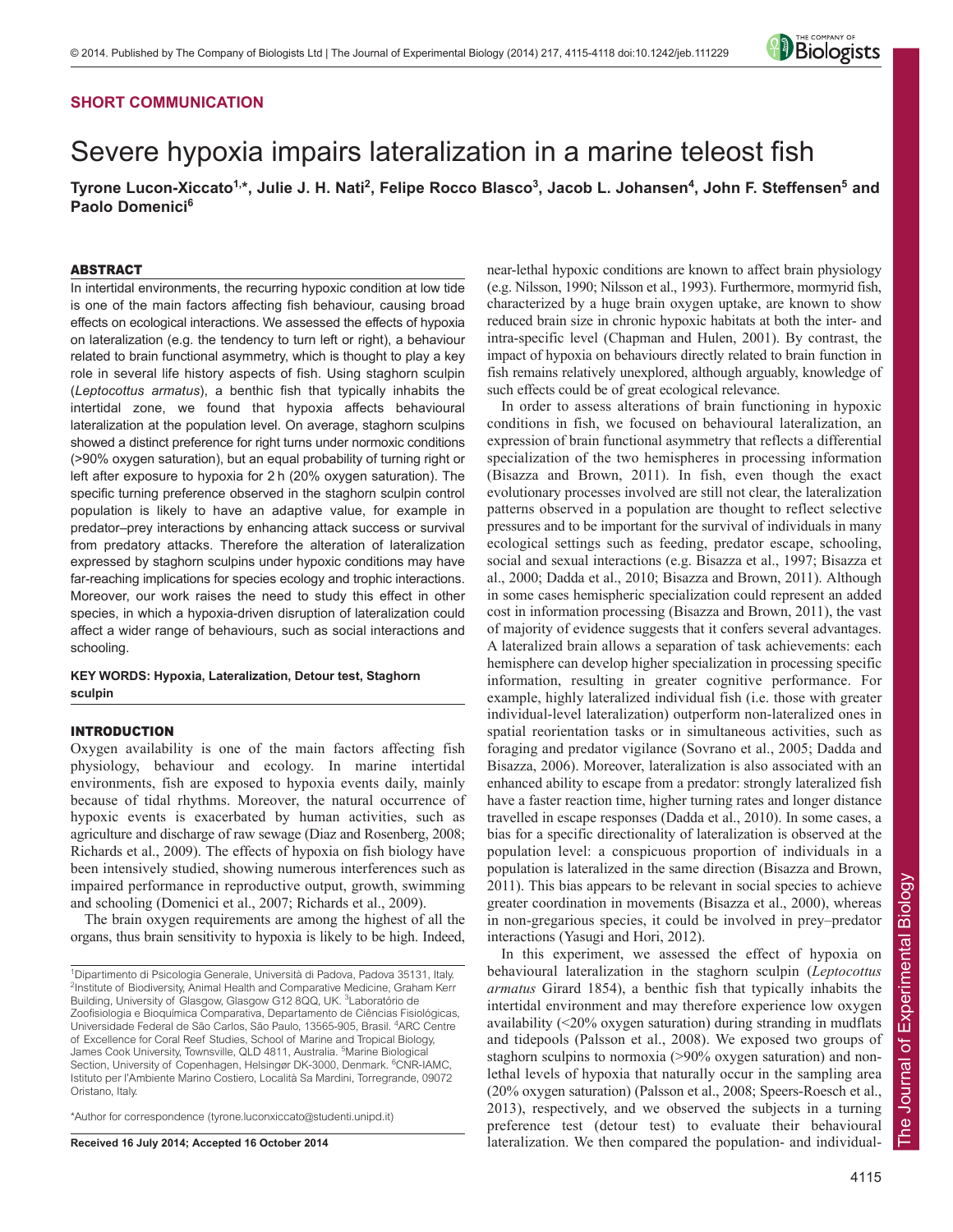level lateralization of the two experimental groups using the relative laterality index  $(L_R)$  and the absolute laterality index  $(L_A)$ , respectively. The mean  $L_R$  allows us to assess the turning bias for a specific direction at the population-level: positive values of  $L<sub>R</sub>$ indicate a right-turning bias, whereas negative values of  $L<sub>R</sub>$  indicate a left-turning bias (Bisazza et al., 1997; Dadda et al., 2010). The mean  $L_A$  refers to individual-level lateralization and describes the strength of lateralization irrespective of direction (Bisazza et al., 1997; Dadda et al., 2010). Based on previous work that tested the effects of environmental stressors on lateralization (e.g. Nilsson et al., 2012), we hypothesized that exposure to hypoxia may induce a reduction of the individual-level lateralization and/or the populationlevel lateralization bias.

## RESULTS AND DISCUSSION

Individuals were subjected to hypoxia and control water in small groups (see the Materials and methods). Grouping had no significant effect on lateralization pattern  $(L_R: F_{10,73}=1.278, P=0.259; L_A$ .  $F_{10,73}$ =0.725, *P*=0.698). There was a significant difference in the population-level lateralization (*L*<sup>R</sup> index) of staghorn sculpins groups exposed to normoxia and hypoxia  $(t_{82}=2.259, P=0.027)$ (Fig. 1). On average, control subjects exhibited a right-biased lateralization at the population level, revealed by a distinct preference for right turns when facing the barrier in the detour test under normoxic conditions; the  $L_R$  index (31.91 $\pm$ 5.87, mean  $\pm$  s.e.) was significantly greater than zero  $(t_{41} = 5.413, P < 0.001)$  (Fig. 2). In contrast, the group exposed to hypoxia showed no lateralization bias at the population level (mean  $L<sub>R</sub>$  index: 12.38 $\pm$ 6.85;  $t<sub>41</sub>=1.767$ , *P*=0.085). This indicates a reduction of the average turning preference towards the right and an increase in the frequency of individuals with left-turning bias (Fig. 2). The  $L_A$  index of the hypoxia-treated group was not significantly different from the control group (hypoxia: 37.14±4.12; control: 41.43±4.17;  $t_{82}$ =0.876, *P*=0.384) showing there was no effect of hypoxia on the individuallevel lateralization (Fig. 1). Because behavioural lateralization is an expression of brain asymmetry, the loss of the turning preference towards the right under hypoxic conditions is likely to be caused by changes in brain hemisphere functioning or neurotransmitter functions, and could have direct implications for the ecology and fitness of individuals in the wild.



**Fig. 1. Population-level lateralization of staghorn sculpin (***Leptocottus*  $armatus$ ) is lost under hypoxia. Relative laterality index  $(L_R)$  and absolute laterality index (LA) of fish exposed to normoxia (black bars) or hypoxia (grey bars). *N*=42 for control and *N*=42 for hypoxia. Results are means ± s.e. \**P*<0.05; n.s., not significant.



**Fig. 2. Response of staghorn sculpin (***Leptocottus armatus***) to hypoxia.** Relative frequency distribution of relative laterality index (L<sub>R</sub>) in fish exposed to normal levels of oyxgen (black bars) or hypoxia (grey bars). *N*=42 for control and *N*=42 for hypoxia.

A shift in information processing between brain hemispheres could explain the effect of hypoxia exposure on population-level lateralization. In several species, the left hemisphere controls behaviours in non-stressful situations, whereas the right hemisphere controls emergency responses (Rogers, 2010). Some evidence and theoretical work suggests that stressful situations could cause a shift of information processing between the two hemispheres (i.e. from left to right control) (Rogers, 2010; Domenici et al., 2014). In line with Rogers (Rogers, 2010), it is possible that the stress due to hypoxia caused treated subjects to increase right-hemisphere control. Using our detour test, an increase in the control by the right hemisphere would imply more frequent turns to the left (Bisazza et al., 1997), resulting in a loss of the original population right-turning bias. In fish, a large within-species variation in coping with a stress situation has been reported. For example, different individuals of juvenile sea bass differentially alter the risk-taking behaviour in hypoxic conditions, probably because of individual variation in sensitivity to hypoxia (Killen et al., 2012). Therefore, it may be relevant to determine whether the effects of hypoxia on behavioural lateralization are more intense in individuals with low tolerance to hypoxia.

The effect on the population-level lateralization may also be caused by a physiological change in neural transmitter functions within the brain following hypoxia exposure. Such changes have previously been reported for  $CO<sub>2</sub>$  exposure: behavioural lateralization of coral reef fish larvae maintained in high  $CO<sub>2</sub>$ concentration is impaired (Domenici et al., 2012) and the effect is thought to be mediated by changes in brain physiology that alter neuronal transmitter functions (Nilsson et al., 2012). Extreme hypoxia exposure triggers several physiological changes in the fish brain: most fish species rapidly lose ion homeostasis in their brain resulting in a breakdown of brain functioning (Nilsson et al., 1993), whereas others show brain protection against hypoxia as an increase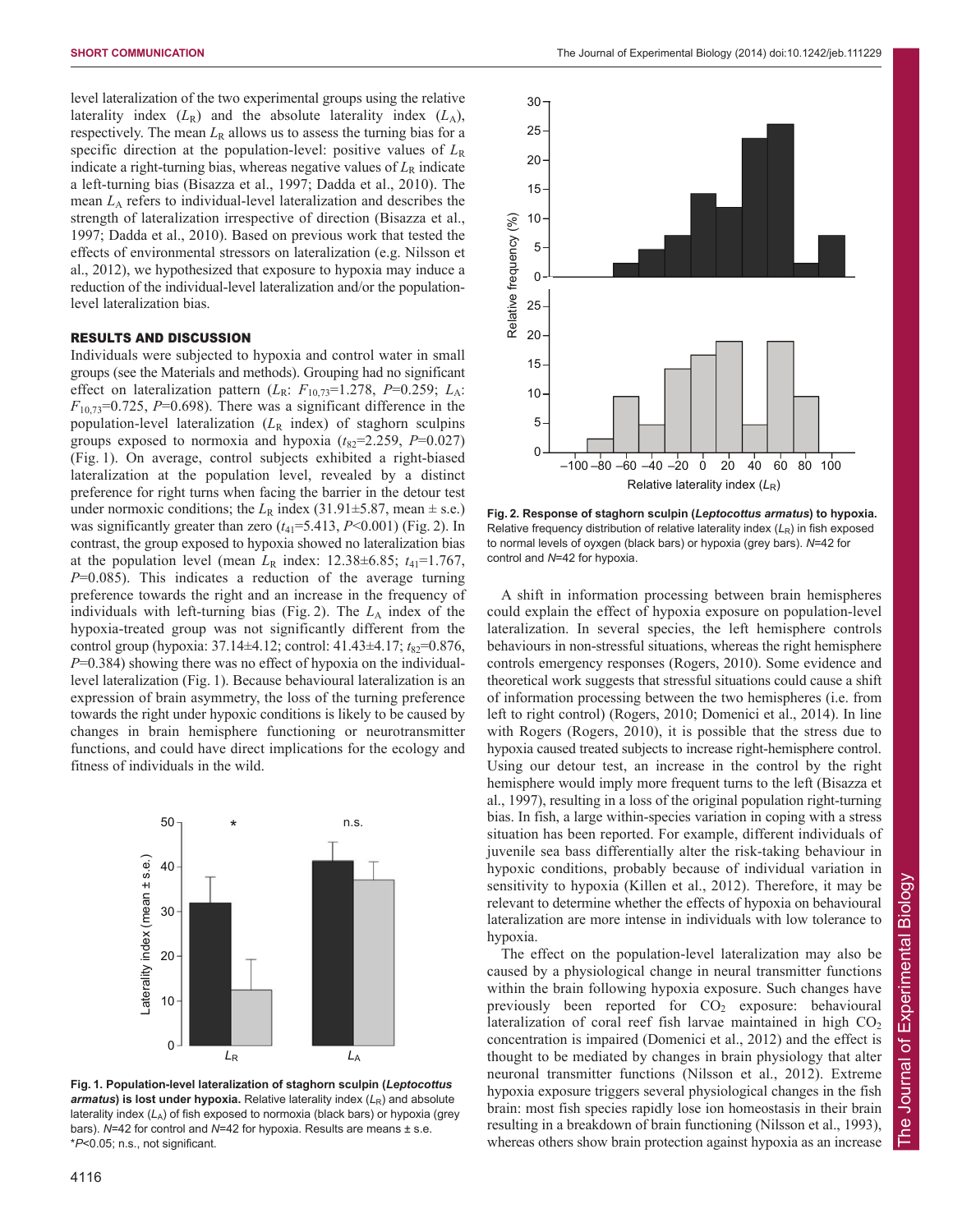or a redistribution of inhibitory neurotransmitters that suppress brain functioning and limit oxygen requirements (Nilsson, 1990). Similar physiological changes in the brain could explain the loss of the population-level right-turning bias observed in staghorn sculpin exposed to hypoxia. Because species adapted to different environments could show different sensitivities to hypoxic stress, one prospective field of investigation is the between-species variation of the reported effect.

Fish communities in our sampling area may daily experience hypoxic conditions similar to the one recreated in our experiment or even more severe (<20% oxygen saturation) (Palsson et al., 2008), with an increasing occurrence/intensity because of pollution caused by humans (Diaz and Rosenberg, 2008; Richards et al., 2009). As a consequence, the loss of population-level right-turning bias observed in hypoxia-treated staghorn sculpins might have critical ecological repercussions for the species itself, as well as other species. Little is known regarding the ecological meaning of population-level bias in lateralization; however, because the individuals observed in our study were wild-caught fish, their population-level lateralization patterns are likely to have an adaptive value in their natural environment. For instance, in some fish species, escaping predator and attacking prey show lateralized behaviours and the outcome of prey–predator interactions is related to the specific directionality of lateralization (e.g. the preference for approach the prey from right or left) of the two individuals involved (Yasugi and Hori, 2012). In a similar fashion, the lateralization pattern of the staghorn sculpin population used in this study (i.e. most of the individuals had a right turning preference in the detour test) may be adapted to match their prey lateralization patterns in order to enhance attack success, or alternatively to survive from predatory attacks (Vallortigara and Rogers, 2005). The difference between control and hypoxia-treated subjects in population-level lateralization suggests that some of the individuals exposed to hypoxia shift their turning preference from right-biased to left-biased. Therefore, in hypoxic conditions, staghorn sculpins could suffer the severe fitness costs of a decrease in predation success or in survival from predator attacks.

Additionally, in gregarious fish species, population-level bias in lateralization gives advantages for coordination during schooling (Bisazza and Brown, 2011). Staghorn sculpins are solitary and thus do not school. However, similar effects of hypoxia on populationlevel lateralization may subsist in other fish species as well, including those involved in social behaviours, possibly affecting their schooling activity. Therefore, it may be worthwhile to test the effect of hypoxia on lateralization in gregarious species.

In our experiment, individual-level lateralization was not affected by hypoxia exposure. Inspection of the frequency distribution plots (Fig. 2) offers a possible interpretation for the finding that hypoxia has an effect on lateralization at the population level but not at the individual level. In normoxia, individual sculpins are mainly either non-lateralized or right-lateralized, whereas hypoxia exposure results in some individuals being left-biased. Hence, exposure to hypoxia might cause right-lateralized individuals to become leftlateralized (see peak at LR=−60), resulting in the loss of the original side bias in the whole population while maintaining a similar individual-level lateralization as in normoxia. A similar effect was found in a coral reef fish, where exposure to elevated  $CO<sub>2</sub>$  levels affected population-level but not individual-level lateralization (Domenici et al., 2014). In contrast, studies on other species reported an effect of exposure to elevated  $CO<sub>2</sub>$  in individual-level but not in population-level lateralization (e.g. Nilsson et al., 2012). At the current stage of research, it is not clear what determines this incongruence of the results. One possibility is that the different stressors affect lateralization only at the individual or population level in each species. However, one should also consider the possibility that the environmental stressors simultaneously affect both individual- and population-level lateralization, but differences in the effect sizes limit the statistical inference.

Our results show that hypoxia can disrupt lateralization in fish and suggest broad implications for wild populations, because hypoxia is found across most of the world's aquatic ecosystems, and hypoxic areas are spreading worldwide because of increased eutrophication, sediment loading and pollution from human activities (Richards et al., 2009). Moreover, in coastal areas very often fish are simultaneously exposed to other stressors in addition to hypoxia, such as increased temperature, elevated  $CO<sub>2</sub>$  or ammonia. Some of these stressors are known to affect lateralization (temperature and elevated  $CO<sub>2</sub>$ ) (Domenici et al., 2014), hence they could potentially interact with hypoxia to alter behavioural lateralization. Therefore, broader investigations on the synergistic effect of different environmental factors on a wide range of species would be of great value to understand the underlying physiological processes and ecological implications of the increasing worldwide incidence of hypoxic zones.

# MATERIALS AND METHODS

## Experimental subjects

No physical invasive manipulation was performed on the fish. All animal care and experimental protocols followed the guidelines of Institutional Animal Care and Use Committee at the University of Washington (IACUC permit number 4208-3). Eighty-four staghorn sculpins were used overall (standard length  $123.54 \pm 2.91$  mm, mean  $\pm$  s.e.). Forty-two subjects were exposed to hypoxia, and forty-two were used as control. Each subject was tested only once. Staghorn sculpins were sampled by beach seining at the Jackson beach (48°31′11″N, 123°00′40″W) on San Juan Island (WA, USA) in August 2013. Before the experiments, fish were maintained at Friday Harbor Laboratories (University of Washington) for 24 hours. Maintenance tanks  $(130\times60\times26$  cm) were kept at a constant seawater flow, under natural light conditions and at a temperature of 11.64±0.52°C.

## Experimental treatment

Subjects were transferred in small groups (7–8 individuals) to a treatment tank (45×50 cm) filled with 25 cm of seawater (supplementary material Fig. S1). Water temperature was maintained near constant during the treatment (11.48±0.06°C) in order to avoid any confounding effect of temperature on the oxygen consumption of the subjects. To avoid aerial respiration of the subjects, the water surface was covered with a panel made of transparent synthetic glass. The treatment tank was connected to an external sump (40 cm in diameter, 60 cm high) filled with 50 cm of seawater which allowed constant recirculation of the water into the system. In the bottom of the sump, five standard air stones were installed, one connected to an air pump and four connected to a nitrogen tank providing nitrogen to the sump. A galvanic oxygen probe (Oxyguard Handy, Oxyguard International, Birkeroed, Denmark) connected to an oxygen regulator (PR 5714, PR Electronics, Roende, Denmark) and a solenoid valve controlled nitrogen flow through the air stones, allowing regulation of oxygen saturation in the sump, and indirectly in the treatment tank. For the hypoxia group, we decreased oxygen saturation in the treatment tank from normoxia (>90% oxygen saturation) to 20% oxygen saturation over a 20 min period and kept oxygen saturation constant for 120 min (20.29±0.74% oxygen saturation). For the control group, oxygen saturation was kept at normoxia (98.34±1.02% oxygen saturation) for 140 min and air instead of nitrogen was injected in the sump via the air stones.

## Lateralization assessment

Immediately after the end of the treatment (normoxia or hypoxia), subjects were tested for their behavioural lateralization using a detour test (Bisazza et al., 1997), a procedure previously adopted to study lateralization in benthic fishes (Bisazza et al., 2000). The apparatus consisted of a tank (120×50 cm,